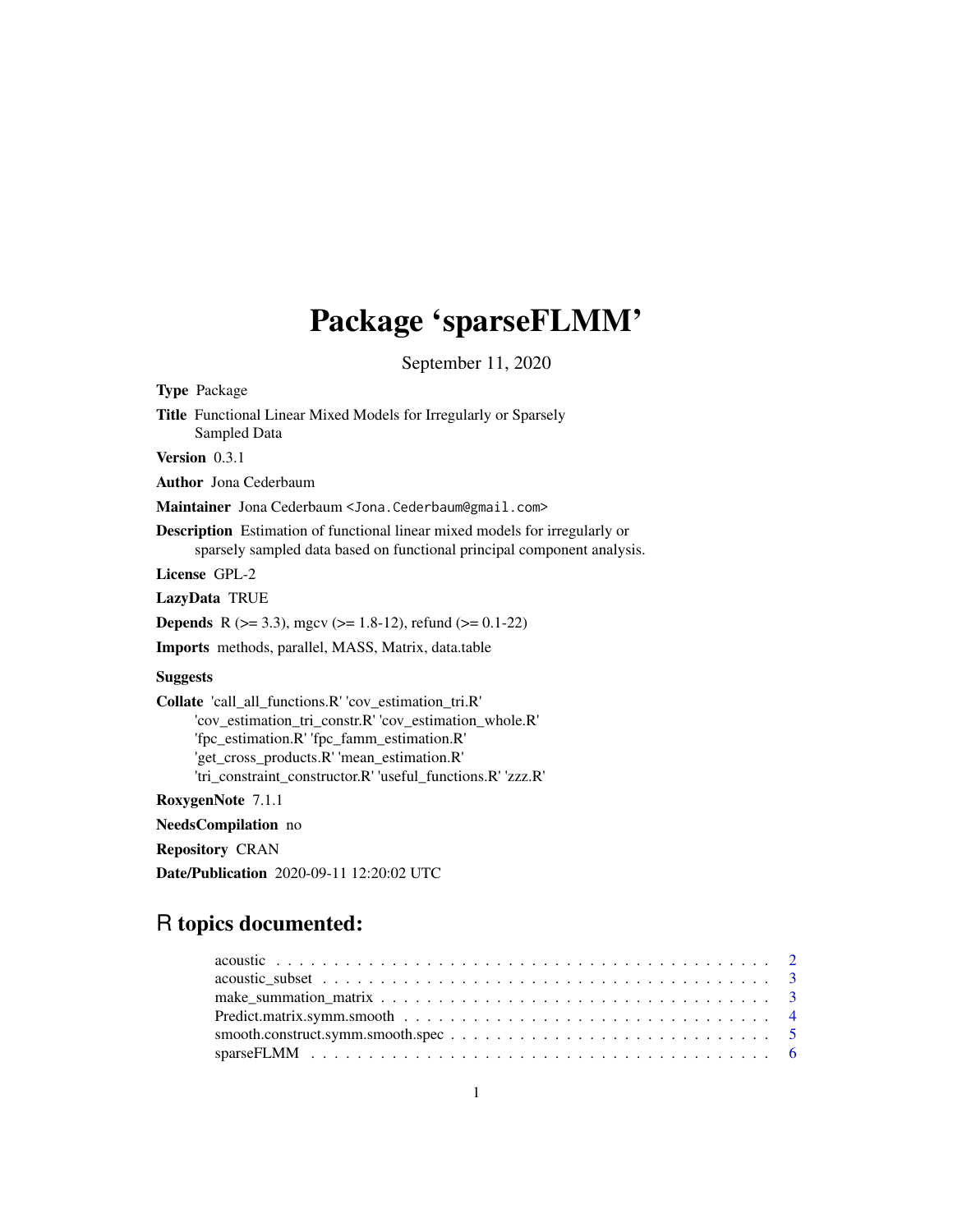<span id="page-1-0"></span>2 acoustic and  $\alpha$  acoustic and  $\alpha$  acoustic and  $\alpha$  acoustic and  $\alpha$  acoustic

#### **Index** the contract of the contract of the contract of the contract of the contract of the contract of the contract of the contract of the contract of the contract of the contract of the contract of the contract of the co

<span id="page-1-1"></span>

#### Description

The data are part of a large study on consonant assimilation, which is the phenomenon that the articulation of two consonants becomes phonetically more alike when they appear subsequently in fluent speech. The data set contains the audio signals of nine different speakers which repeated the same sixteen German target words each five times. The target words are bisyllabic noun-noun compound words which contained the two abutting consonants of interest, s and sh, in either order. Consonant assimilation is accompanied by a complex interplay of language-specific, perceptual and articulatory factors. The aim in the study was to investigate the assimilation of the two consonants as a function of their order (either first s, then sh or vice-versa), syllable stress (stressed or unstressed) and vowel context, i.e. which vowels are immediately adjacent to the target consonants of interest. The vowels are either of the form ia or ai. For more details, see references below.

#### Format

A data frame with 24830 rows and 11 variables

#### **Details**

The variables are as follows:

- subject\_long: unique identification number for each speaker.
- word\_long: unique identification number for each target word.
- combi\_long: number of the repetition of the combination of the corresponding speaker and target word.
- y\_vec: the response values for each observation point
- n\_long: unique identification number for each curve.
- t: the observations point locations.
- covariate.1: (order of the consonants, reference category first /s/ then /sh/).
- covariate.2: (stress of the final syllable of the first compound, reference category 'stressed').
- covariate.3: (stress of the initial syllable of the second compound, reference category 'stressed').
- covariate.4: (vowel context, reference category ia).
- word\_names\_long: names of the target words.

#### References

Pouplier, Marianne and Hoole, Philip (2016): Articulatory and Acoustic Characteristics of German Fricative Clusters, Phonetica, 73(1), 52–78.

Cederbaum, Pouplier, Hoole, Greven (2016): Functional Linear Mixed Models for Irregularly or Sparsely Sampled Data. Statistical Modelling, 16(1), 67-88.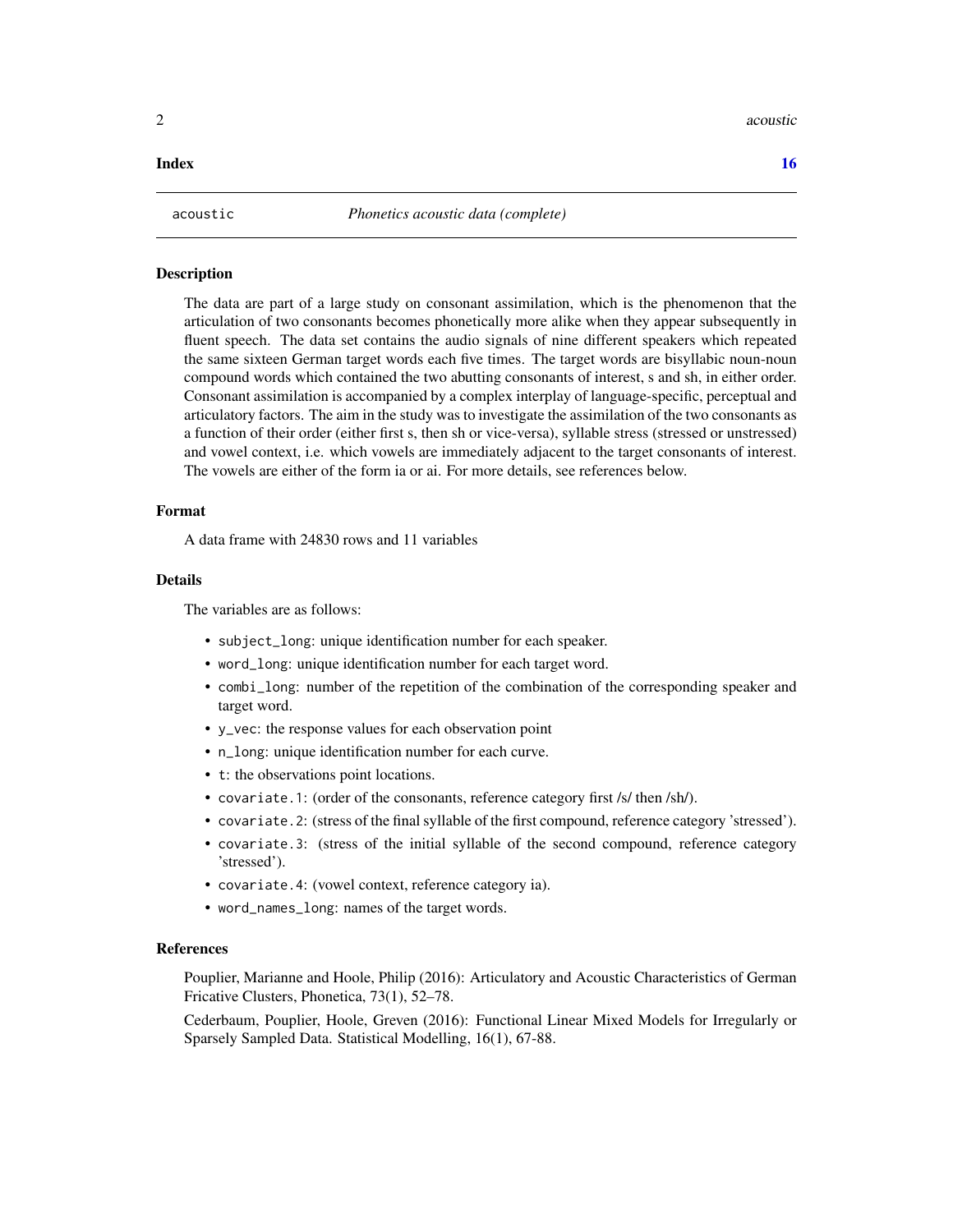<span id="page-2-0"></span>

#### **Description**

A small subset of the phonetics acoustic data set [acoustic](#page-1-1) with observations from two speakers and two items only. This will not produce meaningful results but can be used as a toy data set when testing the code. The variables are as in the full data set, see [acoustic](#page-1-1).

#### Format

A data frame with 656 rows and 11 variables

#### References

Pouplier, Marianne and Hoole, Philip (2016): Articulatory and Acoustic Characteristics of German Fricative Clusters, Phonetica, 73(1), 52–78.

Cederbaum, Pouplier, Hoole, Greven (2016): Functional Linear Mixed Models for Irregularly or Sparsely Sampled Data. Statistical Modelling, 16(1), 67-88.

<span id="page-2-1"></span>make\_summation\_matrix *Construct symmetry constraint matrix for bivariate symmetric smoothing.*

#### Description

This function can be used to construct a symmetry constraint matrix that imposes a symmetry constraint on spline coefficients in symmetric bivariate smoothing problems and is especially designed for constructing objects of the class "symm.smooth", see [smooth.construct.symm.smooth.spec](#page-4-1).

#### Usage

```
make_summation_matrix(F)
```
#### Arguments

F number of marginal basis functions.

#### Details

Imposing a symmetry constraint to the spline coefficients in order to obtain a reduced coefficient vector is equivalent to right multiplication of the bivariate design matrix with the symmetry constraint matrix obtained with function make\_summation\_matrix. The penalty matrix of the bivariate smooth needs to be adjusted to the reduced coefficient vector by left and right multiplication with the symmetry constraint matrix. This function is used in the constructor function [smooth.construct.symm.smooth.spec](#page-4-1).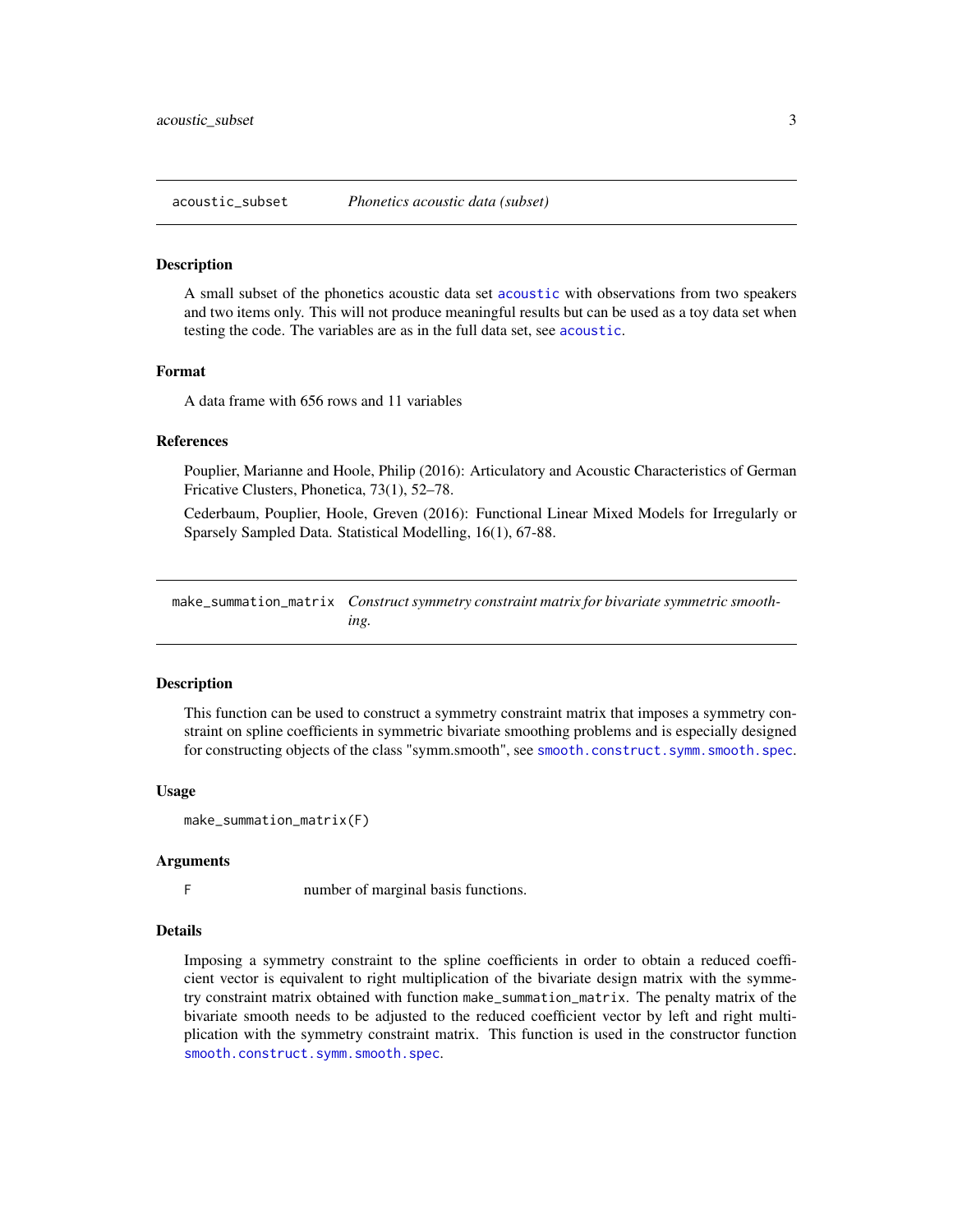#### <span id="page-3-0"></span>Value

A symmetry constraint matrix of dimension  $F^2xF(F+1)/2$ .

#### References

Cederbaum, Scheipl, Greven (2016): Fast symmetric additive covariance smoothing. Submitted on arXiv.

#### See Also

[smooth.construct](#page-0-0) and [smoothCon](#page-0-0) for details on constructors

Predict.matrix.symm.smooth

*Predict matrix method for symmetric bivariate smooths.*

#### Description

Predict matrix method for symmetric bivariate smooths.

#### Usage

```
## S3 method for class 'symm.smooth'
Predict.matrix(object, data)
```
#### Arguments

| object | is a symm. smooth object created by smooth. construct. symm. smooth. spec.<br>see smooth.construct. |
|--------|-----------------------------------------------------------------------------------------------------|
| data   | see smooth.construct.                                                                               |

#### See Also

[Predict.matrix](#page-0-0) and [smoothCon](#page-0-0) for details on constructors.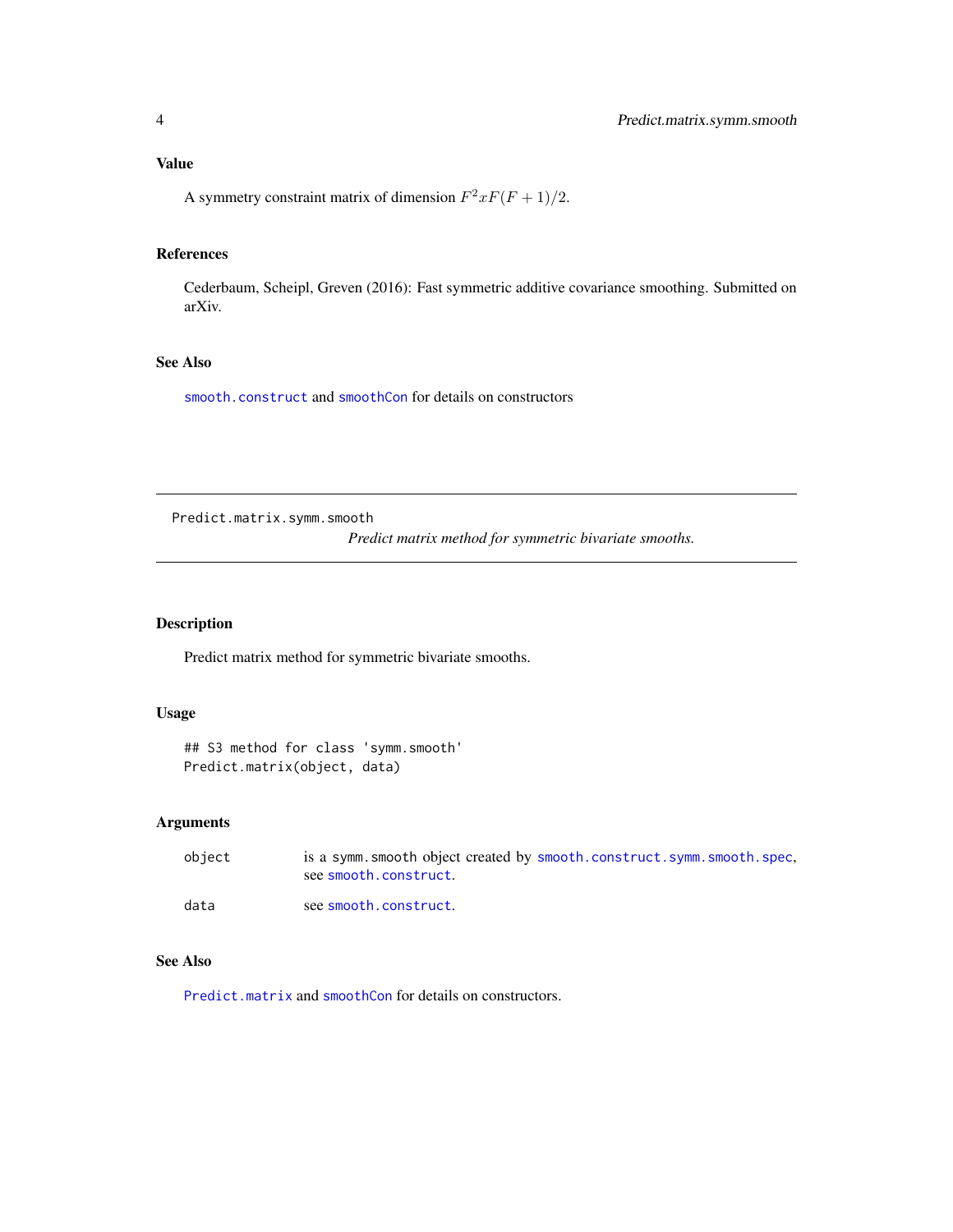<span id="page-4-1"></span><span id="page-4-0"></span>smooth.construct.symm.smooth.spec *Symmetric bivariate smooths constructor*

#### Description

The symm class is a new smooth class that is appropriate for symmetric bivariate smooths, e.g. of covariance functions, using tensor-product smooths in a gam formula. A symmetry constraint matrix is constructed (see [make\\_summation\\_matrix](#page-2-1)) to impose a symmetry constraint on the spline coefficients, which considerably reduces the number of coefficients that have to be estimated.

#### Usage

## S3 method for class 'symm.smooth.spec' smooth.construct(object, data, knots)

#### Arguments

| object | is a smooth specification object or a smooth object.                                                                              |
|--------|-----------------------------------------------------------------------------------------------------------------------------------|
| data   | a data frame, model frame or list containing the values of the (named) covariates<br>at which the smooth term is to be evaluated. |
| knots  | an optional data frame supplying any knot locations to be supplied for basis<br>construction.                                     |

#### Details

The underlying procedure is the following: First, the marginal spline design matrices and the corresponding marginal difference penalties are built. Second, the tensor product of the marginal design matrices is built and the bivariate penalty matrix is set up. Third, the constraint matrix is applied to the tensor product design matrix and to the penalty matrix.

#### Value

An object of class "symm.smooth". See [smooth.construct](#page-0-0) for the elements it will contain.

#### References

Cederbaum, Scheipl, Greven (2016): Fast symmetric additive covariance smoothing. Submitted on arXiv.

#### See Also

[smooth.construct](#page-0-0) and [smoothCon](#page-0-0) for details on constructors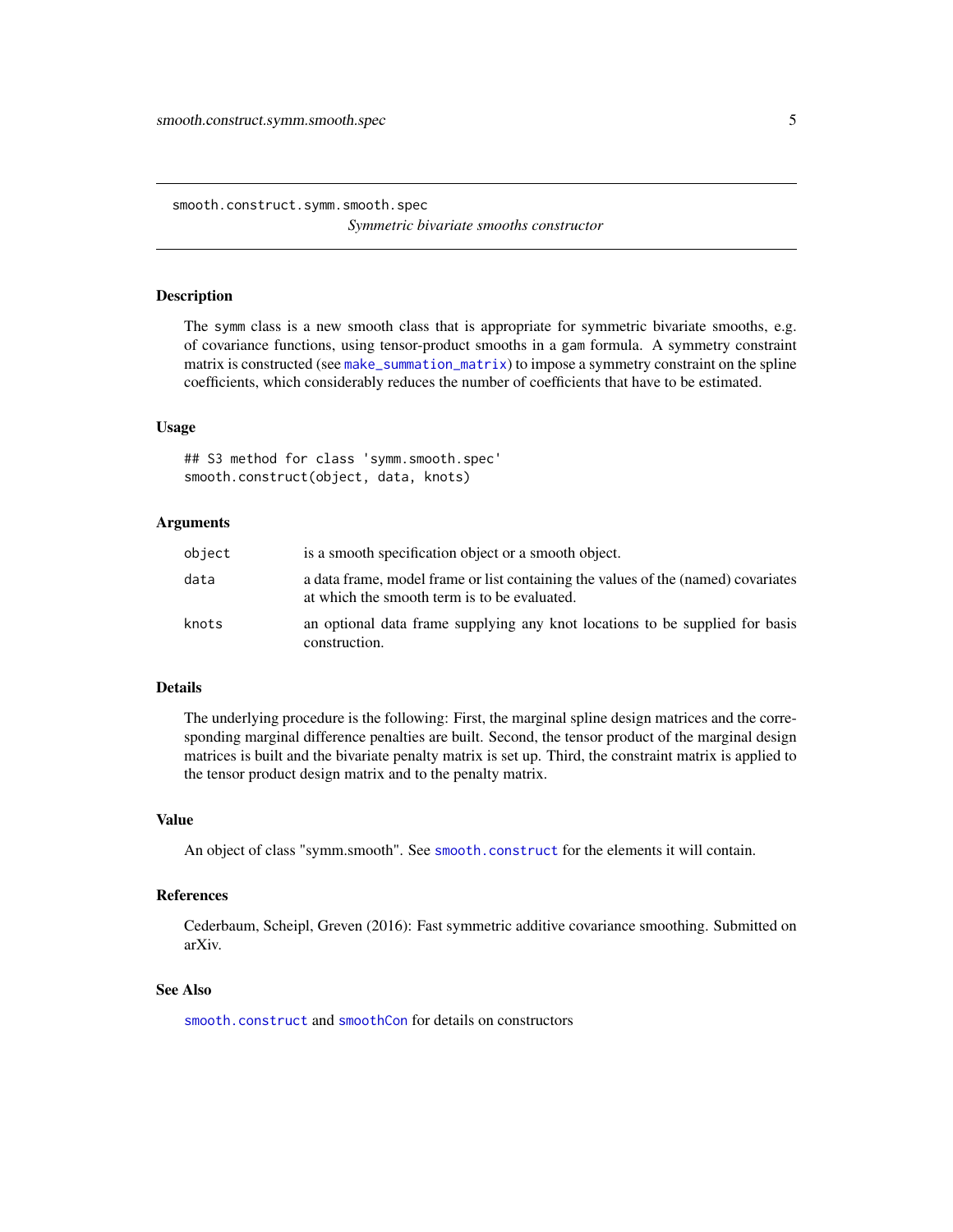<span id="page-5-1"></span><span id="page-5-0"></span>

#### Description

Estimation of functional linear mixed models (FLMMs) for irregularly or sparsely sampled data based on functional principal component analysis (FPCA). The implemented models are special cases of the general FLMM

$$
Y_i(t_{ij}) = \mu(t_{ij}, x_i) + z_i^T U(t_{ij}) + \epsilon_i(t_{ij}), i = 1, ..., n, j = 1, ..., D_i,
$$

with  $Y_i(t_{ij})$  the value of the response of curve i at observation point  $t_{ij}$ ,  $\mu(t_{ij}, x_i)$  is a mean function, which may depend on covariates  $x_i = (x_{i1}, \dots, x_{ip})^T$ .  $z_i$  is a covariate vector, which is multiplied with the vector of functional random effects  $U(t_{ij})$ .  $\epsilon_i(t_{ij})$  is independent and identically distributed white noise measurement error with homoscedastic, constant variance. For more details, see references below.

The current implementation can be used to fit three special cases of the above general FLMM:

- a model for independent functional data (e.g. longitudinal data), for which  $z_i^T U(t_{ij})$  only consists of a smooth curve-specific deviation (smooth error curve)
- a model for correlated functional data with one functional random intercept (fRI) for one grouping variable in addition to a smooth curve-specific error
- a model for correlated functional data with two crossed fRIs for two grouping variables in addition to a smooth curve-specific error.

#### Usage

```
sparseFLMM(
  curve_info,
  use_RI = FALSE,use_simple = FALSE,
 method = "fREML",
 use_bam = TRUE,
 bs = "ps",d_{grid} = 100,
 min\_grid = 0,
 max\_grid = 1,
 my\_grid = NULL,bf_mean = 8,
 bf_{covariates} = 8.
 m_mean = c(2, 3),covariate = FALSE,
  num_covariates,
  covariate_form,
  interaction,
```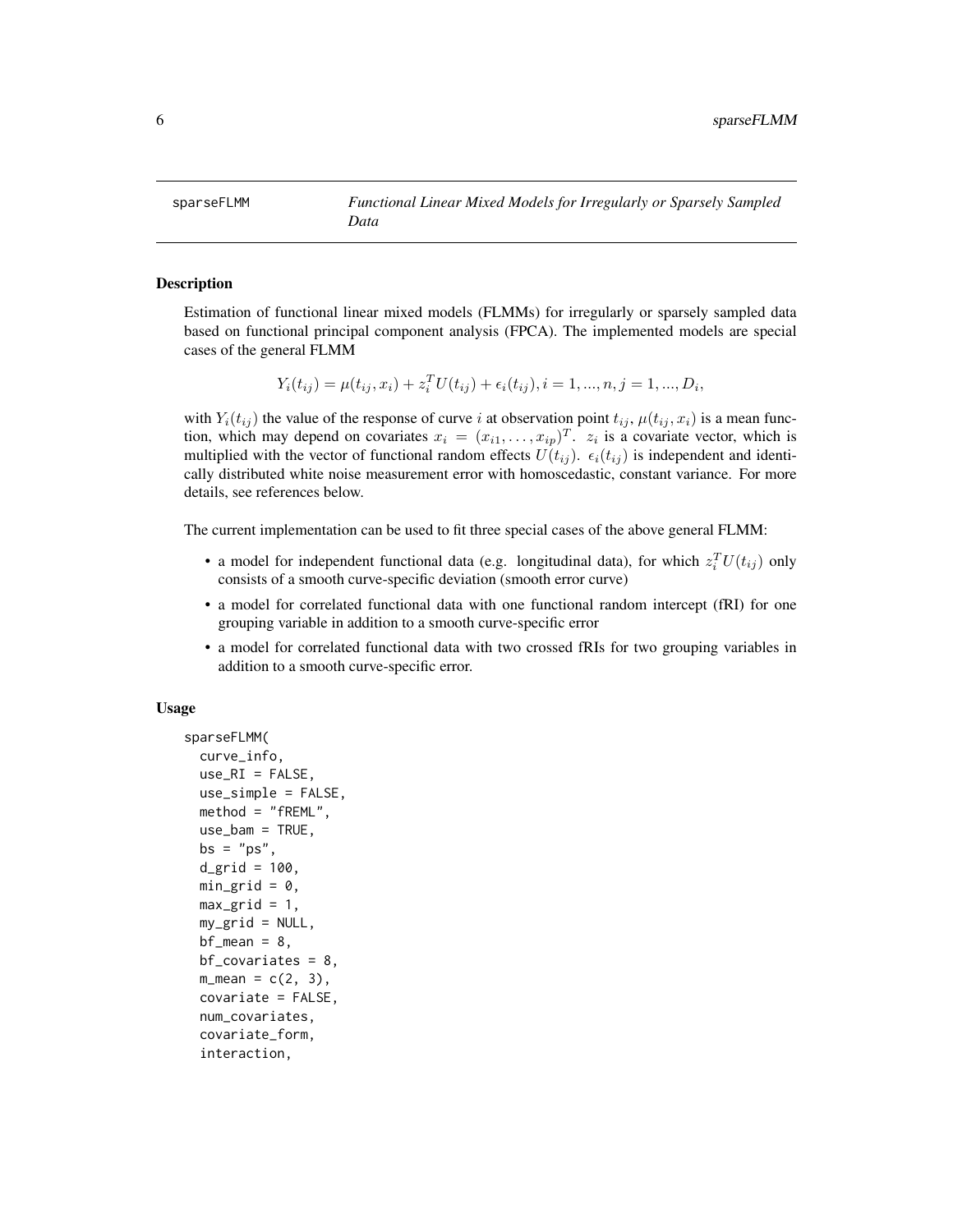```
which_interaction = matrix(NA),
save_model_mean = FALSE,
para_estim_mean = FALSE,
para_testim_mean_nc = 0,bf_covs,
m_covs,
use_whole = FALSE,
use_tri = FALSE,use_tri_constr = TRUE,
use_tri_constr_weights = FALSE,
np = TRUE,mp = TRUE,use_discrete_cov = FALSE,
para_estim_cov = FALSE,
para\_estim\_cov_nc = 0,
var_{level} = 0.95,
N_B = NA,
N_C = NA,
N_E = NA,
use_famm = FALSE,
use_bam_famm = TRUE,
bs_int_famm = list(bs = "ps", k = 8, m = c(2, 3)),
bs_y_f = 1ist(bs = "ps", k = 8, m = c(2, 3)),save_model_famm = FALSE,
use_discrete_famm = FALSE,
para_estim_famm = FALSE,
para_estim_famm_nc = 0
```
## Arguments

)

- curve\_info data table in which each row represents a single observation point. curve\_info needs to contain the following columns:
	- y\_vec (numeric): the response values for each observation point
	- t (numeric): the observations point locations, i.e.  $t_{ij}$
	- n\_long (integer): unique identification number for each curve
	- subject\_long (integer): unique identification number for each level of the first grouping variable (e.g. speakers for the phonetics data in the example below). In the case of independent functions, subject\_long should be set equal to n\_long.

For models with two crossed functional random intercepts, the data table additionally needs to have columns:

- word\_long (integer): unique identification number for each level of the second grouping variable (e.g. words for the phonetics data in the example below)
- combi\_long (integer): number of the repetition of the combination of the corresponding level of the first and of the second grouping variable.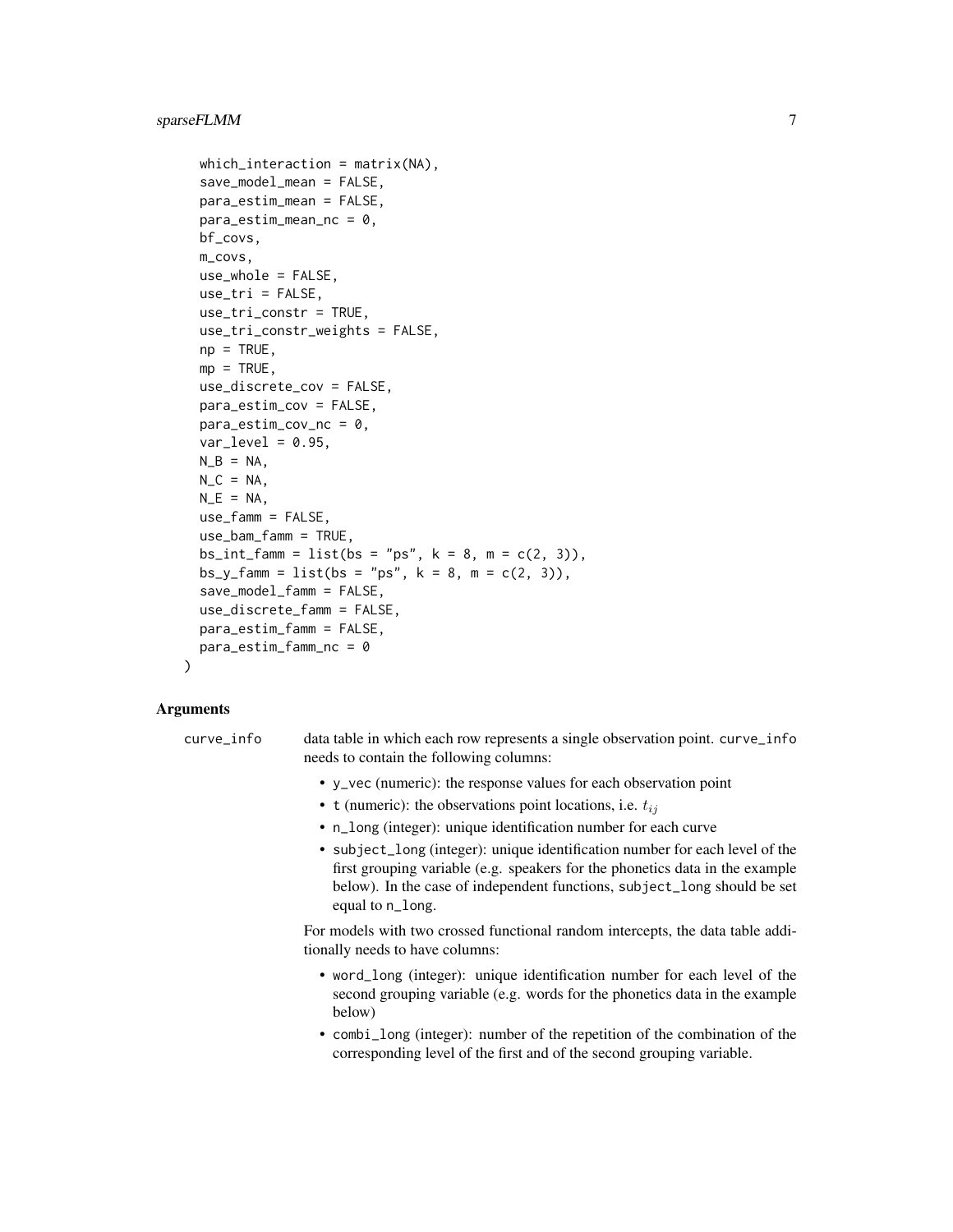<span id="page-7-0"></span>

| For models with covariates as part of the mean function $\mu(t_{ij}, x_i)$ , the covariate<br>values (numeric) need to be in separate columns with names: covariate.1,<br>covariate.2, etc.                                                                                                                                                                                                                                                                                                                                                                                                                                                                          |
|----------------------------------------------------------------------------------------------------------------------------------------------------------------------------------------------------------------------------------------------------------------------------------------------------------------------------------------------------------------------------------------------------------------------------------------------------------------------------------------------------------------------------------------------------------------------------------------------------------------------------------------------------------------------|
| TRUE to specify a model with one functional random intercept for the first<br>grouping variable (subject_long) and a smooth random error curve. Defaults<br>to FALSE, which specifies a model with crossed functional random intercepts for<br>the first and second grouping variable and a smooth error curve.                                                                                                                                                                                                                                                                                                                                                      |
| TRUE to specify a model with only a smooth random error function, use_RI<br>should then also be set to TRUE. Defaults to FALSE.                                                                                                                                                                                                                                                                                                                                                                                                                                                                                                                                      |
| estimation method for gam or bam, see mgcv for more details. Defaults to "fREML".                                                                                                                                                                                                                                                                                                                                                                                                                                                                                                                                                                                    |
| TRUE to use function bam instead of function gam (syntax is the same, bam is<br>faster for large data sets). bam is recommended and set as default.                                                                                                                                                                                                                                                                                                                                                                                                                                                                                                                  |
| spline basis function type for the estimation of the mean function and the auto-<br>covariance, see s and te for more details. Defaults to penalized B-splines, i.e.<br>bs = "ps". This choice is recommended as others have not been tested yet.                                                                                                                                                                                                                                                                                                                                                                                                                    |
| pre-specified grid length for equidistant grid on which the mean, the auto-covariance<br>surfaces, the eigenfunctions and the functional random effects are evaluated.<br>NOTE: the length of the grid can be important for computation time (approx.<br>quadratic influence). Defaults to d_grid = 100.                                                                                                                                                                                                                                                                                                                                                             |
| minimum value of equidistant grid (should approx. correspond to minimum<br>value of time interval). Defaults to $min\_grid = 0$ .                                                                                                                                                                                                                                                                                                                                                                                                                                                                                                                                    |
| maximum value of equidistant grid (should approx. correspond to maximum<br>value of time interval). Defaults to $max_g$ rid = 1.                                                                                                                                                                                                                                                                                                                                                                                                                                                                                                                                     |
| optional evaluation grid, which can be specified and used instead of d_grid,<br>min_grid, max_grid. NOTE: the grid should be equidistant.                                                                                                                                                                                                                                                                                                                                                                                                                                                                                                                            |
| basis dimension (number of basis functions) used for the functional intercept<br>$f_0(t_{ij})$ in the mean estimation via bam/gam. Defaults to bf_mean = 8.                                                                                                                                                                                                                                                                                                                                                                                                                                                                                                          |
| basis dimension (number of basis functions) used for the functional effects of<br>covariates in the mean estimation via bam/gam. Defaults to bf_covariates<br>= 8. NOTE: in the current implementation, the same basis dimension for all<br>covariates is used.                                                                                                                                                                                                                                                                                                                                                                                                      |
| order of the penalty for this term in bam/gam of mean estimation, for $bs = "ps"$<br>spline and penalty order, defaults to $m_{\text{mean}} = c(2, 3)$ , i.e., cubic B-splines with<br>third order difference penalty, see s for details.                                                                                                                                                                                                                                                                                                                                                                                                                            |
| TRUE to estimate covariate effects (as part of the mean function).                                                                                                                                                                                                                                                                                                                                                                                                                                                                                                                                                                                                   |
| number of covariates that are included in the model. NOTE: not number of<br>effects in case interactions of covariates are specified.                                                                                                                                                                                                                                                                                                                                                                                                                                                                                                                                |
| covariate_form vector with entries for each covariate that specify the form in which the respec-<br>tive covariate enters the mean function. Possible forms are "by" for varying-<br>coefficient $(f(t_{ij}) * covariate)$ , which is possible for dummy coded covari-<br>ates and metric covariates and "smooth" for smooth effect in t and in covariate<br>$(f(t_{ij}, covariate))$ , which is only possible for metric covariates! NOTE: met-<br>ric covariates should be centered such that the global functional intercept $f_0(t_{ij})$<br>can be interpreted as global mean function and the effect can be interpreted as<br>difference from the global mean. |
|                                                                                                                                                                                                                                                                                                                                                                                                                                                                                                                                                                                                                                                                      |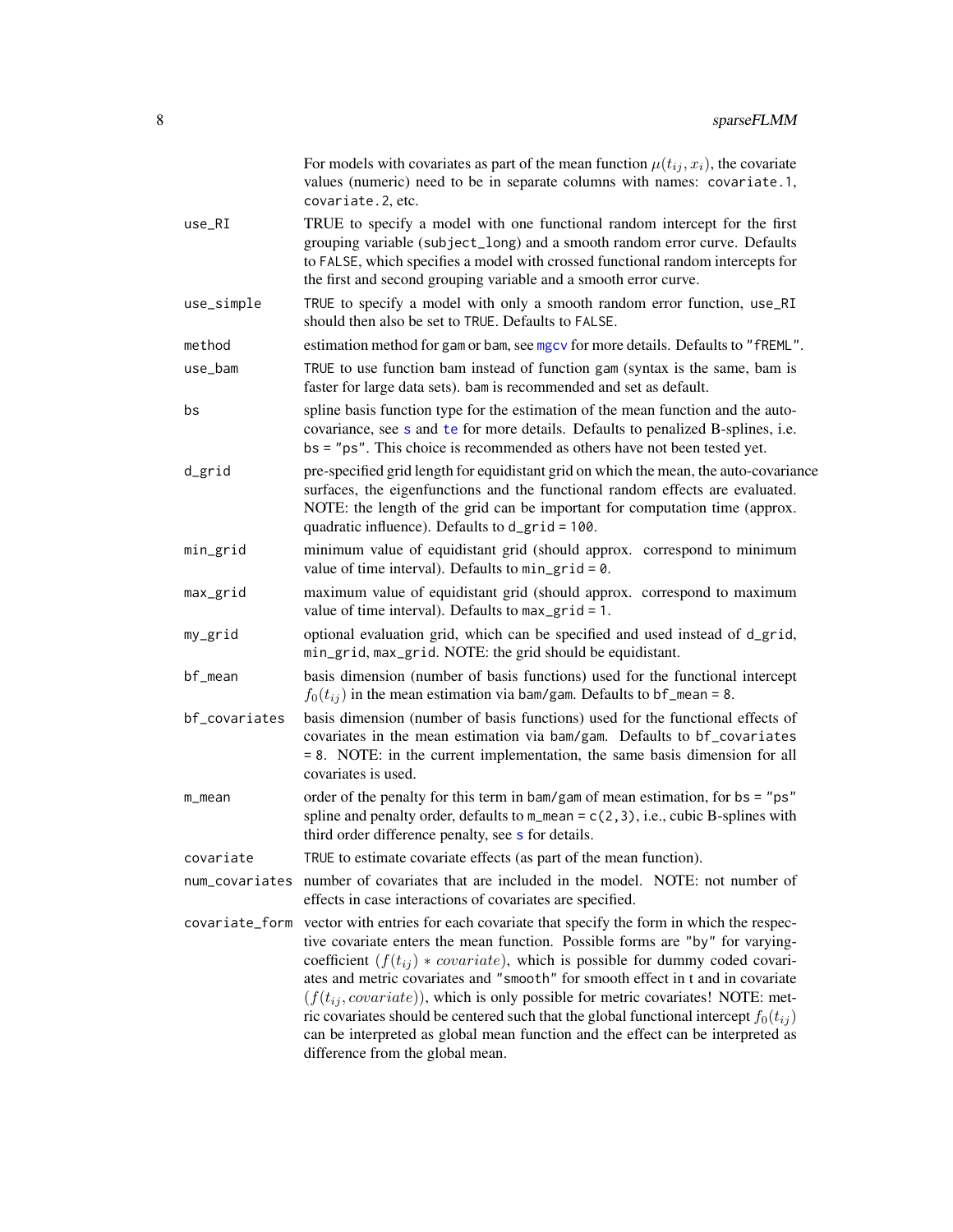### sparseFLMM 9

| interaction            | TRUE to estimate interaction effects of covariates, which interactions, see which_interaction<br>(below). Interactions are possible for dummy-coded covariates that act as vary-<br>ing coefficients.                                                                                                                                                                                                                                                                                                                                                                                                                                                                                                                                                                                                          |
|------------------------|----------------------------------------------------------------------------------------------------------------------------------------------------------------------------------------------------------------------------------------------------------------------------------------------------------------------------------------------------------------------------------------------------------------------------------------------------------------------------------------------------------------------------------------------------------------------------------------------------------------------------------------------------------------------------------------------------------------------------------------------------------------------------------------------------------------|
| which_interaction      |                                                                                                                                                                                                                                                                                                                                                                                                                                                                                                                                                                                                                                                                                                                                                                                                                |
|                        | symmetric matrix that specifies which interactions should be considered in case<br>covariate = TRUE and interaction = TRUE. Entry which_interaction[k, l]<br>specifies that the interaction between covariate.k and covariate.l is mod-<br>eled (example below). NOTE: entries are redundant, which_interaction[l,<br>k] should be set to the same as which_interaction[k, l] (symmetric). De-<br>faults to which_interaction = matrix(NA) which should be specified when<br>$interaction = FALSE.$                                                                                                                                                                                                                                                                                                            |
| save_model_mean        |                                                                                                                                                                                                                                                                                                                                                                                                                                                                                                                                                                                                                                                                                                                                                                                                                |
|                        | TRUE to give out gam/bam object (attention: can be large!), defaults to FALSE.                                                                                                                                                                                                                                                                                                                                                                                                                                                                                                                                                                                                                                                                                                                                 |
| para_estim_mean        |                                                                                                                                                                                                                                                                                                                                                                                                                                                                                                                                                                                                                                                                                                                                                                                                                |
| para_estim_mean_nc     | TRUE to parallelize mean estimation (only possible using bam), defaults to FALSE.                                                                                                                                                                                                                                                                                                                                                                                                                                                                                                                                                                                                                                                                                                                              |
|                        | number of cores for parallelization of mean estimation (only possible using bam,<br>only active if para_estim_mean = TRUE). Defaults to 0.                                                                                                                                                                                                                                                                                                                                                                                                                                                                                                                                                                                                                                                                     |
| bf_covs                | vector of marginal basis dimensions (number of basis functions) used for covari-<br>ance estimation via bam/gam for each functional random effect (including the<br>smooth error curve). In the case of multiple grouping variables, the first entry<br>corresponds to the first grouping variable, the second vector entry corresponds<br>to the second grouping variable, and the third to the smooth error curve.                                                                                                                                                                                                                                                                                                                                                                                           |
| m_covs                 | list of marginal orders of the penalty for bam/gam for covariance estimation, for<br>bs = "ps" marginal spline and penalty order. As only symmetric surfaces are<br>considered: same for both directions.<br>For crossed fRIs: list of three vectors, e.g. $m_{\text{c}}\cos = \text{list}(c(2,3), c(2,3), c(2,3)),$<br>where first and second entry correspond to first and second grouping variable,<br>respectively and third entry corresponds to smooth error. For one fRI: list of two<br>vectors, e.g. $m_{\text{covs}} = \text{list}(c(2, 3), c(2, 3))$ , where first entry corresponds to<br>(first) grouping variable and second entry corresponds to smooth error. For inde-<br>pendent curves: list of one vector, e.g. $m_{\text{c}}\cos = \text{list}(c(2,3))$ corresponding<br>to smooth error. |
| use_whole              | TRUE to estimate the whole auto-covariance surfaces without symmetry con-<br>straint. Defaults to FALSE as is much slower than use_tri_constr and use_tri_constr_weights.<br>For more details, see references below.                                                                                                                                                                                                                                                                                                                                                                                                                                                                                                                                                                                           |
| use_tri                | TRUE to estimate only the upper triangle of the auto-covariance surfaces with-<br>out symmetry constraint. Defaults to FALSE and not recommended. For more<br>details, see references below.                                                                                                                                                                                                                                                                                                                                                                                                                                                                                                                                                                                                                   |
| use_tri_constr         | TRUE to estimate only the upper triangle of the auto-covariance surfaces with<br>symmetry constraint using the smooth class 'symm'. Defaults to TRUE. For more<br>details, see references below.                                                                                                                                                                                                                                                                                                                                                                                                                                                                                                                                                                                                               |
| use_tri_constr_weights |                                                                                                                                                                                                                                                                                                                                                                                                                                                                                                                                                                                                                                                                                                                                                                                                                |
|                        | TRUE to estimate only the upper triangle of the auto-covariances with symmetry<br>constraint, using the smooth class 'symm' and weights of 0.5 on the diagonal<br>to use the same weights as for estimating the whole auto-covariance surfaces.<br>Defaults to FALSE. For more details, see references below.                                                                                                                                                                                                                                                                                                                                                                                                                                                                                                  |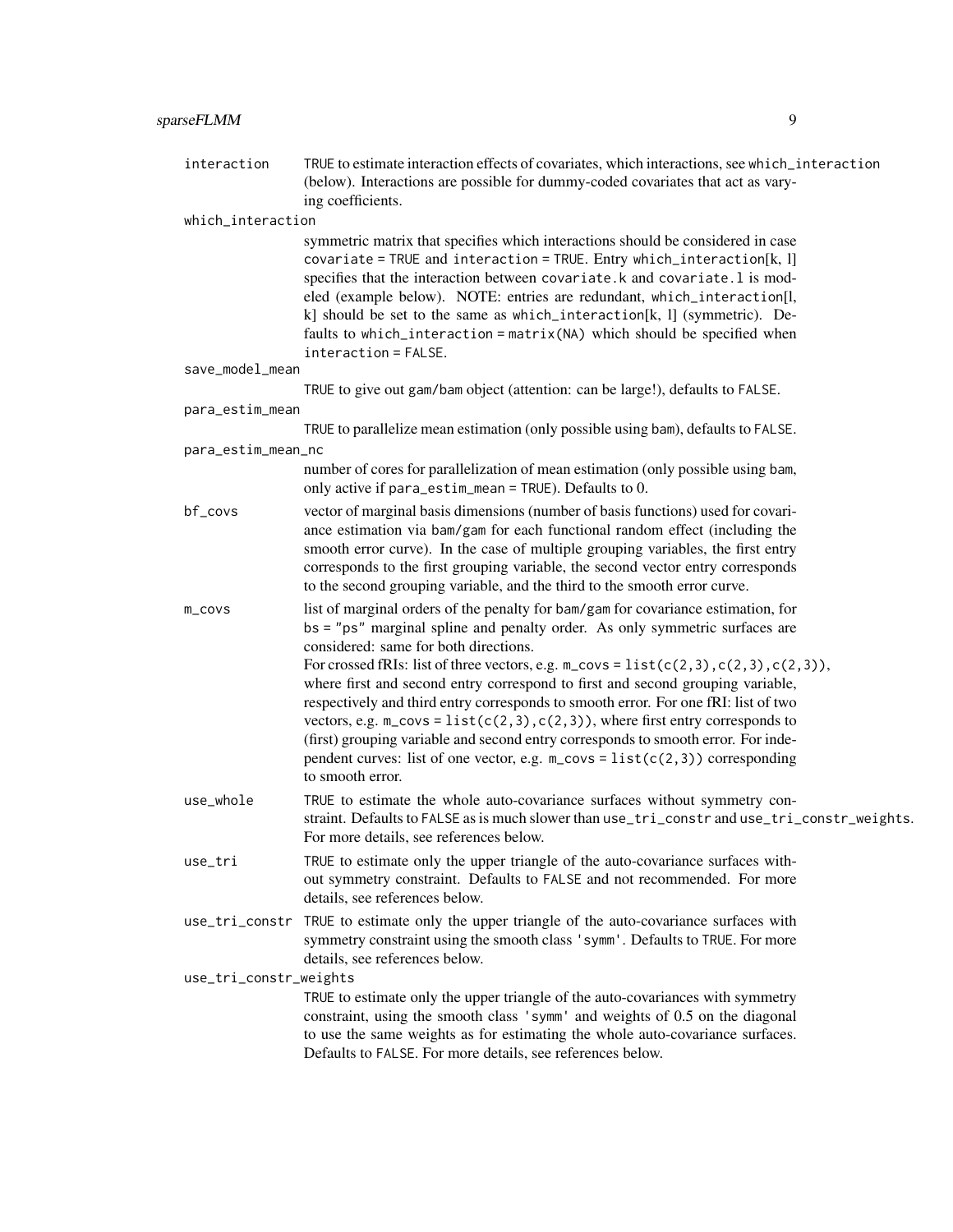<span id="page-9-0"></span>

| np                | TRUE to use 'normal parameterization' for a tensor product smooth, see te for<br>more details. Defaults to TRUE.                                                                                                                                                                                                          |
|-------------------|---------------------------------------------------------------------------------------------------------------------------------------------------------------------------------------------------------------------------------------------------------------------------------------------------------------------------|
| mp                | FALSE to use Kronecker product penalty instead of Kronecker sum penalty with<br>only one smoothing parameter (use_whole = TRUE and use_tri = TRUE), for<br>details see te. For use_tri_constr = TRUE and use_tri_constr_weights =<br>TRUE, only one smoothing parameter is estimated anyway. Defaults to TRUE.            |
| use_discrete_cov  |                                                                                                                                                                                                                                                                                                                           |
|                   | TRUE to further speed up the auto-covariance computation by discretization of<br>covariates for storage and efficiency reasons, includes parallelization controlled<br>by para_estim_cov_nc (below), see bam for more details. Defaults to FALSE.                                                                         |
|                   | para_estim_cov TRUE to parallelize auto-covariance estimation (only possible using bam), de-<br>faults to FALSE.                                                                                                                                                                                                          |
| para_estim_cov_nc |                                                                                                                                                                                                                                                                                                                           |
|                   | number of cores (if use_discrete_cov = FALSE) or number of threads (if use_discrete_cov<br>= TRUE) for parallelization of auto-covariance estimation (only possible using<br>bam, only active if $para\_estim\_cov = TRUE$ ). Defaults to 0.                                                                              |
| var_level         | pre-specified level of explained variance used for the choice of the number of<br>the functional principal components (FPCs). Alternatively, a specific number of<br>FPCs can be specified (see below). Defaults to $var\_level = 0.95$ .                                                                                 |
| $N_B$             | number of components for B (fRI for first grouping variable) to keep, overrides<br>var_level if not NA.                                                                                                                                                                                                                   |
| $N_C$             | number of components for C (fRI for second grouping variable) to keep, over-<br>rides var_level if not NA.                                                                                                                                                                                                                |
| $N_E$             | number of components for E (smooth error) to keep, overrides var_level if not<br>NA.                                                                                                                                                                                                                                      |
| use_famm          | TRUE to embed the model into the framework of functional additive mixed mod-<br>els (FAMMs) using re-estimation of the mean function together with the predic-<br>tion of the FPC weights (scores). This allows for point-wise confidence bands<br>for the covariate effects. Defaults to FALSE.                          |
| use_bam_famm      | TRUE to use function bam instead of function gam in FAMM estimation (reduces<br>computation time for large data sets), highly recommended. Defaults to TRUE.                                                                                                                                                              |
| bs_int_famm       | specification of the estimation of the functional intercept $f_0(t_{ij})$ (as part of the<br>mean function), see pffr for details. Defaults to bs_int = $list$ (bs = "ps", k =<br>$8, m = c(2, 3)$ , where bs: type of basis functions, k: number of basis functions,<br>m: order of the spline and order of the penalty. |
| $bs_y_f$ amm      | specification of the estimation of the covariates effects (as part of the mean func-<br>tion), see pffr for details. Defaults to $bs_y$ famm = list (bs = "ps", k = 8, m =<br>$c(2,3)$ ), where bs: type of basis functions, k: number of basis functions, m:<br>order of the spline and order of the penalty.            |
| save_model_famm   |                                                                                                                                                                                                                                                                                                                           |
|                   | TRUE to give out the FAMM model object (attention: can be very large!). De-<br>faults to FALSE.                                                                                                                                                                                                                           |
| use_discrete_famm |                                                                                                                                                                                                                                                                                                                           |
|                   | TRUE to further speed up the fpc-famm computation by discretization of # co-<br>variates for storage and efficiency reasons, includes parallelization controlled by<br>para_estim_famm_nc (below), see bam for more details. Defaults to FALSE.                                                                           |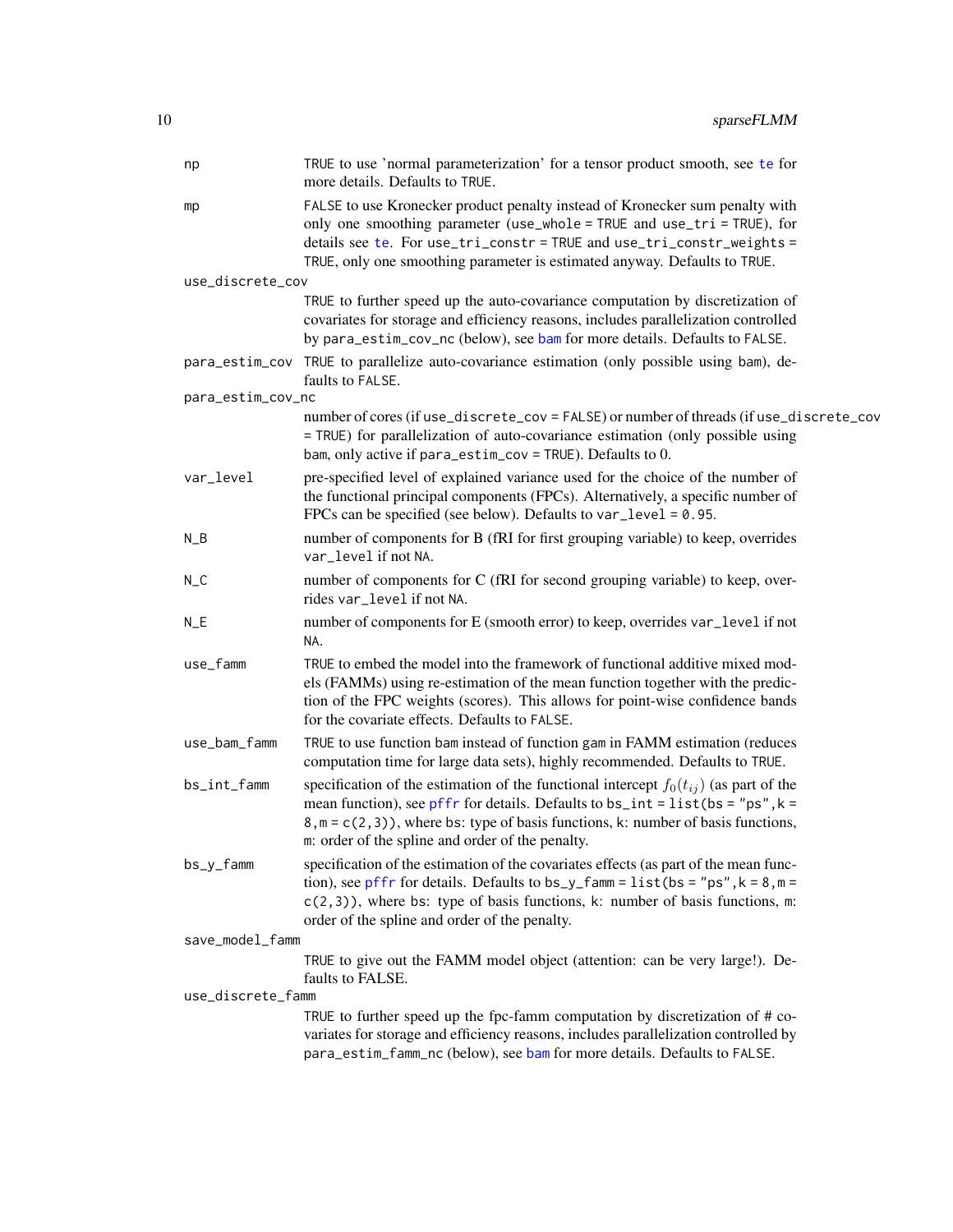para\_estim\_famm

TRUE to parallelize FAMM estimation. Defaults to FALSE.

#### para\_estim\_famm\_nc

number of cores (if use\_discrete\_famm = FALSE) or number of threads (if use\_discrete\_famm = TRUE) for parallelization of FAMM estimation (only possible using bam, only active if para\_estim\_famm = TRUE). Defaults to 0.

#### **Details**

The code can handle irregularly and possibly sparsely sampled data. Of course, it can also be used to analyze regular grid data, but as it is especially designed for the irregular case and there may be a more efficient way to analyze regular grid data.

The mean function is of the form

$$
\mu(t_{ij}, x_i) = f_0(t_{ij}) + \sum_{k=1}^r f_k(t_{ij}, x_{ik}),
$$

where  $f_0(t_{ij})$  is a functional intercept. Currently implemented are effects of dummy-coded and metric covariates which act as varying-coefficients of the form  $f_k(t_{ij}) * x_{ik}$  and smooth effects of metric covariates (smooth in t and in the covariate) of the form  $f(t_{ij}, x_{ik})$ . NOTE: metric covariates should be centered such that the global functional intercept can be interpreted as global mean function and the effect can be interpreted as difference from the global mean. Interaction effects of dummy-coded covariates acting as varying coefficients are possible.

The estimation consists of four main steps:

- 1. estimation of the smooth mean function (including covariate effects) under independence assumption using splines.
- 2. estimation of the smooth auto-covariances of the functional random effects. A fast bivariate symmetric smoother implemented in the smooth class 'symm' can be used to speed up estimation (see below).
- 3. eigen decomposition of the estimated auto-covariances, which are evaluated on a pre-specified equidistant grid. This yields estimated eigenvalues and eigenfunctions, which are rescaled to ensure orthonormality with respect to the L2-scalar product.
- 4. prediction of the functional principal component weights (scores) yielding predictions for the functional random effects.

The estimation of the mean function and auto-covariance functions is based on package mgcv. The functional principal component weights (scores) are predicted as best (linear) unbiased predictors. In addition, this implementation allows to embed the model in the general framework of functional additive mixed models (FAMM) based on package **refund**, which allows for the construction of point-wise confidence bands for covariate effects (in the mean function) conditional on the FPCA. Note that the estimation as FAMM may be computationally expensive as the model is re-estimated in a mixed model framework.

The three special cases of the general FLMM (two crossed fRIs, one fRI, independent curves) are implemented as follows: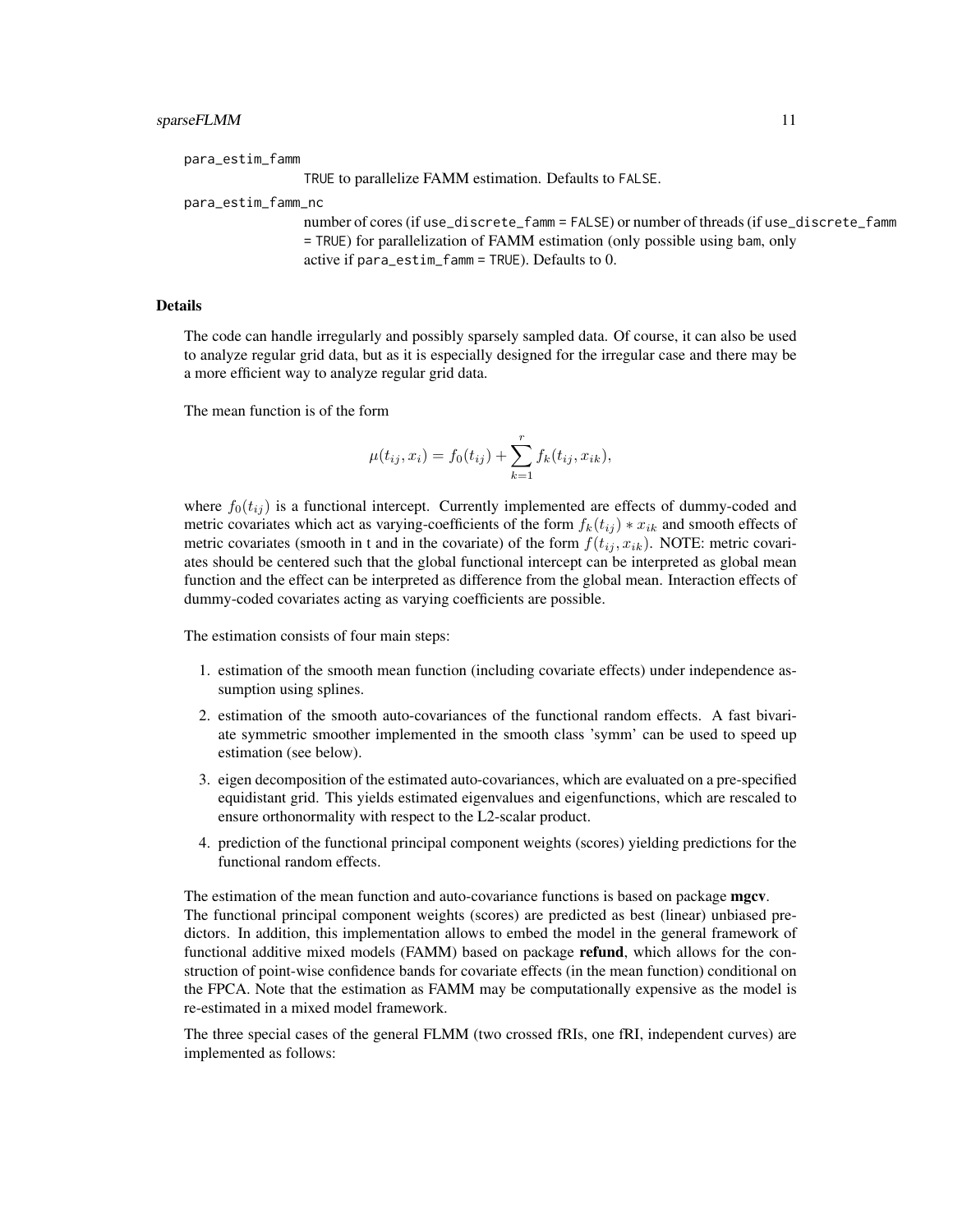- In the special case with two crossed fRIs, three random processes B, C, and E are considered, where B is the fRI for the first grouping variable (e.g. speakers in the phonetics example below), C denotes the fRI for the second grouping variable (e.g. target words in the phonetics example below) and E denotes the smooth error. For this special case, arguments use\_RI and use\_simple are both set to FALSE.
- In the special case with only one fRI, only B and E are considered and the number of levels for the second grouping variable is to zero. For this special case, argument use\_RI is set to TRUE and argument use\_simple is set to FALSE.
- The special case with independent curves is internally seen as a special case of the model with one fRI for the first grouping variable, with the number of levels for this grouping variable corresponding to the number of curves. Thus, for each level of the first grouping variable there is one curve. Therefore, for the special case of independent curves, the estimation returns an estimate for the auto-covariance of B (instead of E) and all corresponding results are indicated with '\_B', although they correspond to the smooth error. For this special case, arguments use\_RI and use\_simple are both set to TRUE.

#### Value

The function returns a list of two elements: time all and results. time\_all contains the total system.time() for calling function sparseFLMM(). results is a list of all estimates, including:

- mean\_hat: includes the components of the estimated mean function.
	- mean\_pred contains effects of dummy covariates or metric covariates with a linear effect (varying coefficients).
	- mean\_pred\_smooth contains effects of metric covariates with a smooth effect.
	- intercept is the estimated intercept, which is part of  $f_0(t_{ij})$ .

For each auto-covariance smoothing alternative X (use\_whole, use\_tri, use\_tri\_constr, use\_tri\_constr\_weights):

- cov\_hat\_X: includes
	- sigmasq: the estimated error variance
	- sigmasq\_int: the integral of the estimated error variance over the domain
	- grid\_mat\_B/C/E: the estimated auto-covariance(s) evaluated on the pre-specified grid
	- sp: the smoothing parameter(s) for smoothing the auto-covariance(s)
	- time\_cov\_estim: the time for the smoothing the auto-covariance(s) only
	- time\_cov\_pred\_grid: the time for evaluating the estimated auto-covariance(s) on the pre-specified grid.
- time\_cov\_X: the total system.time() for the auto-covariance estimation
- fpc\_hat\_X: including
	- phi\_B/C/E\_hat\_grid: the estimated rescaled eigenfunctions evaluated on the pre-specified grid
	- nu\_B/C/E\_hat: the estimated rescaled eigenvalues
	- N\_B/C/E: the estimated truncation numbers, i.e., number of FPCs which are chosen
	- total\_var: the estimated total variance
	- var\_explained: the estimated explained variance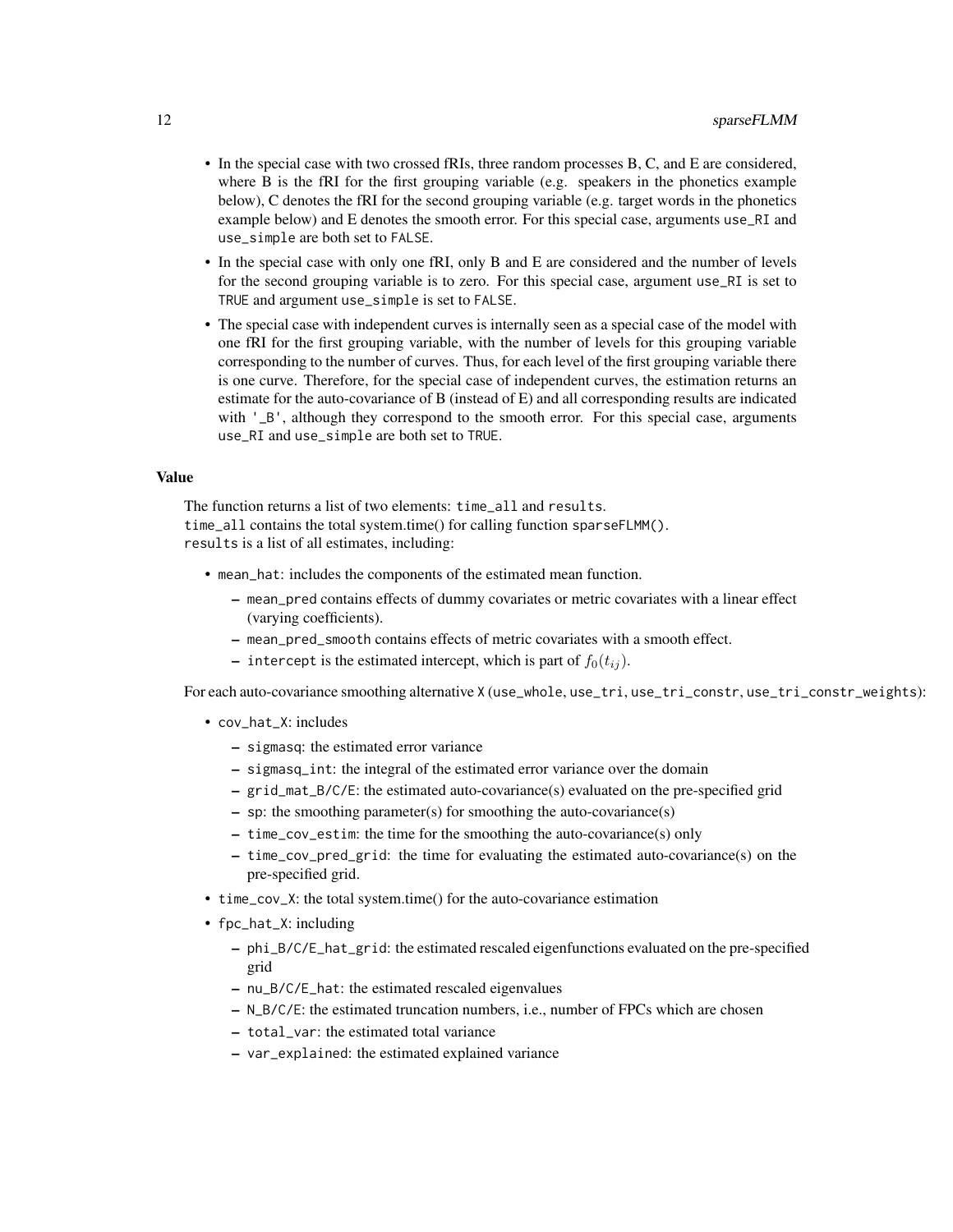- <span id="page-12-0"></span>– xi\_B/C/E\_hat: the predicted FPC weights (scores).
- time\_fpc\_X: the total system.time() for the eigen decompositions and prediction on the FPC weights (scores) If use\_famm = TRUE, the list results additionally contains:
	- fpc\_famm\_hat\_X: including
		- \* intercept: the estimated intercept, which is part of  $f_0(t_{ij})$
		- \* residuals: the residuals of the FAMM estimation
		- \* xi\_B/C/E\_hat\_famm: the predicted basis weights
		- \* famm\_predict\_B/C/E: the predicted functional processes evaluated on the pre-specified grid
		- \* famm\_cb\_mean: the re-estimated functional intercept  $f_0(t_{ij})$
		- \* famm\_cb\_covariate.1, famm\_cb\_covariate.1, etc: possible re-estimated covariate effects
		- \* famm\_cb\_inter\_1\_2, famm\_cb\_inter\_1\_3, etc: possible interaction effects
		- \* time\_fpc\_famm\_X: the total system.time() for the FAMM estimation.

The unique identification numbers for the levels of the grouping variables and curves are renumbered for convenience during estimation from 1 in ascending order. The original identification numbers are returned in the list results:

- n\_orig: curve levels as they entered the estimation
- subject\_orig: levels of the first grouping variable as they entered the estimation
- word\_orig: levels of the second grouping variable (if existent) as they entered the estimation
- my\_grid: pre-specified grid.

#### Author(s)

Jona Cederbaum

#### References

Cederbaum, Pouplier, Hoole, Greven (2016): Functional Linear Mixed Models for Irregularly or Sparsely Sampled Data. Statistical Modelling, 16(1), 67-88.

Cederbaum, Scheipl, Greven (2016): Fast symmetric additive covariance smoothing. Submitted on arXiv.

Scheipl, F., Staicu, A.-M. and Greven, S. (2015): Functional Additive Mixed Models, Journal of Computational and Graphical Statistics, 24(2), 477-501.

#### See Also

Note that [sparseFLMM](#page-5-1) calls [bam](#page-0-0) or [gam](#page-0-0) directly.

For functional linear mixed models with complex correlation structures for data sampled on equal grids based on functional principal component analysis, see function denseFLMM in package denseFLMM.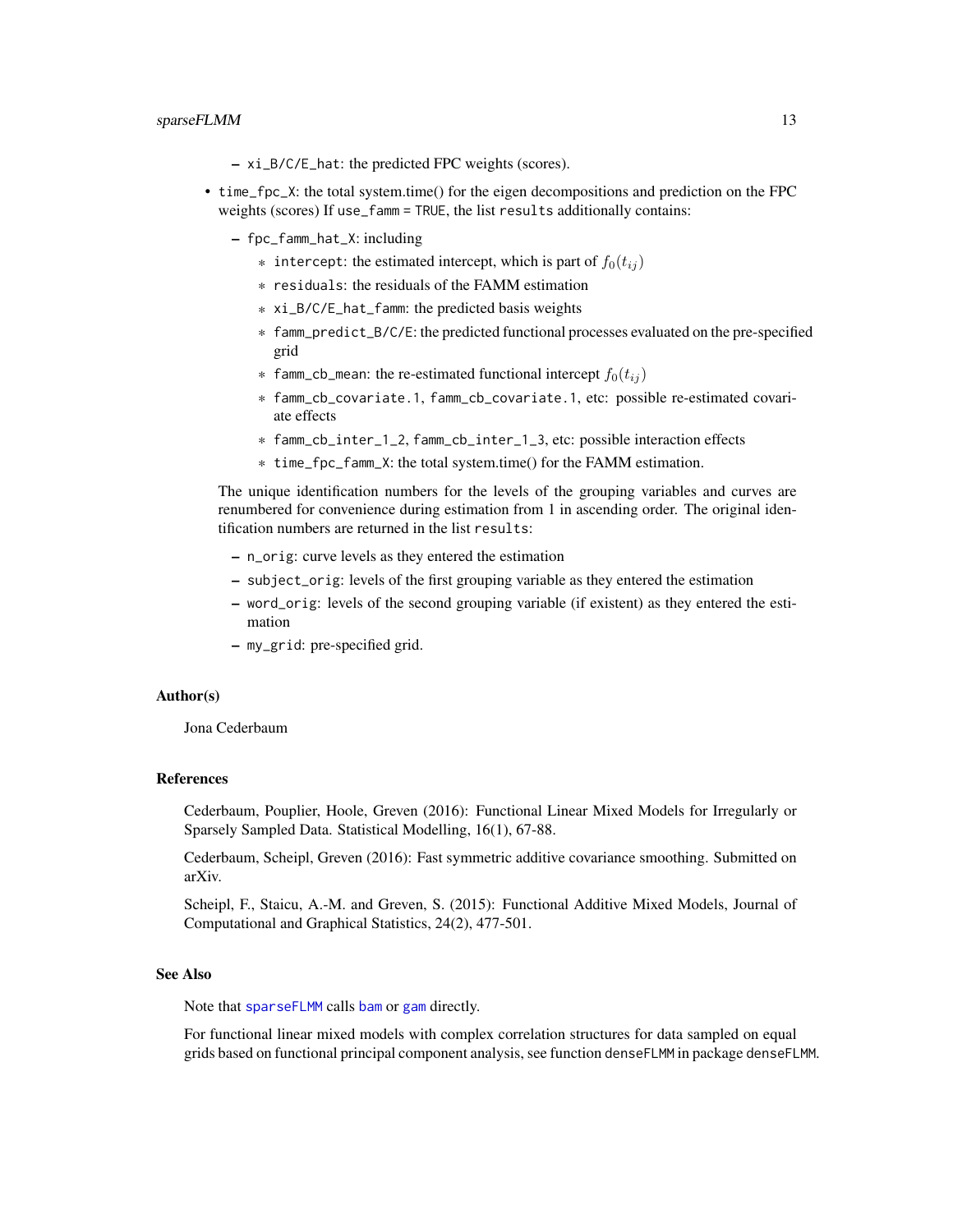#### Examples

```
## Not run:
```

```
# subset of acoustic data (very small subset, no meaningful results can be expected and
# FAMM estimation does not work for this subset example. For FAMM estimation, see below.)
data("acoustic_subset")
acoustic_results <- sparseFLMM(curve_info = acoustic_subset, use_RI = FALSE, use_simple = FALSE,
              method = "fREML", use_bam = TRUE, bs = "ps", d_grid = 100, min_grid = 0,
            max_grid = 1, my_grid = NULL, bf_mean = 8, bf_covariates = 8, m_mean = c(2,3),
              covariate = TRUE, num_covariates = 4, covariate_form = rep("by", 4),
              interaction = TRUE,
              which_interaction = matrix(c(FALSE, TRUE, TRUE, TRUE, TRUE,
              FALSE, FALSE, FALSE, TRUE, FALSE, FALSE, FALSE, TRUE, FALSE,
              FALSE, FALSE, FALSE, FALSE, FALSE, FALSE, FALSE, FALSE, FALSE, FALSE),
              byrow = TRUE, nrow = 4, ncol = 4),
              save_model_mean = FALSE, para_estim_mean = FALSE, para_estim_mean_nc = 0,
              bf_{covs} = c(5, 5, 5), m_{covs} = list(c(2, 3), c(2, 3), c(2, 3)),use_whole = FALSE, use_tri = FALSE, use_tri_constr = TRUE,
              use_tri_constr_weights = FALSE, np = TRUE, mp = TRUE,
              use_discrete_cov = FALSE,
              para_estim_cov = FALSE, para_estim_cov_nc = 5,
              var\_level = 0.95, N_B = NA, N_C = NA, N_E = NA,
              use_famm = FALSE, use_bam_famm = TRUE,
              bs\_int_{\text{f}} = list(bs = "ps", k = 8, m = c(2, 3)),bs_y_famm = list(bs = "ps", k = 8, m = c(2, 3)),
              save_model_famm = FALSE, use_discrete_famm = FALSE,
              para_estim_famm = FALSE, para_estim_famm_nc = 0)
## End(Not run)
## Not run:
# whole data set with estimation in the FAMM framework
data("acoustic")
acoustic_results <- sparseFLMM(curve_info = acoustic, use_RI = FALSE, use_simple = FALSE,
              method = "fREML", use_bam = TRUE, bs = "ps", d_grid = 100, min_grid = 0,
            max\_grid = 1, my\_grid = NULL, bf_m = 8, bf\_covariates = 8, m_m = c(2,3),
              covariate = TRUE, num_covariates = 4, covariate_form = rep("by", 4),
              interaction = TRUE,
              which_interaction = matrix(c(FALSE, TRUE, TRUE, TRUE, TRUE,
              FALSE, FALSE, FALSE, TRUE, FALSE, FALSE, FALSE, TRUE, FALSE,
              FALSE, FALSE, FALSE, FALSE, FALSE, FALSE, FALSE, FALSE, FALSE, FALSE),
              byrow = TRUE, nrow = 4, ncol = 4),
              save_model_mean = FALSE, para_estim_mean = FALSE, para_estim_mean_nc = 0,
              bf_{covs} = c(5, 5, 5), m<sub>c</sub>covs = list(c(2, 3), c(2, 3), c(2, 3)),
              use_whole = FALSE, use_tri = FALSE, use_tri_constr = TRUE,
              use_tri_constr_weights = FALSE, np = TRUE, mp = TRUE,
              use_discrete_cov = FALSE,
              para_estim_cov = TRUE, para_estim_cov_nc = 5,
              var\_level = 0.95, N_B = NA, N_C = NA, N_E = NA,
              use_famm = TRUE, use_bam_famm = TRUE,
              bs\_int_{amm} = list(bs = "ps", k = 8, m = c(2, 3)),bs_y_famm = list(bs = "ps", k = 8, m = c(2, 3)),
```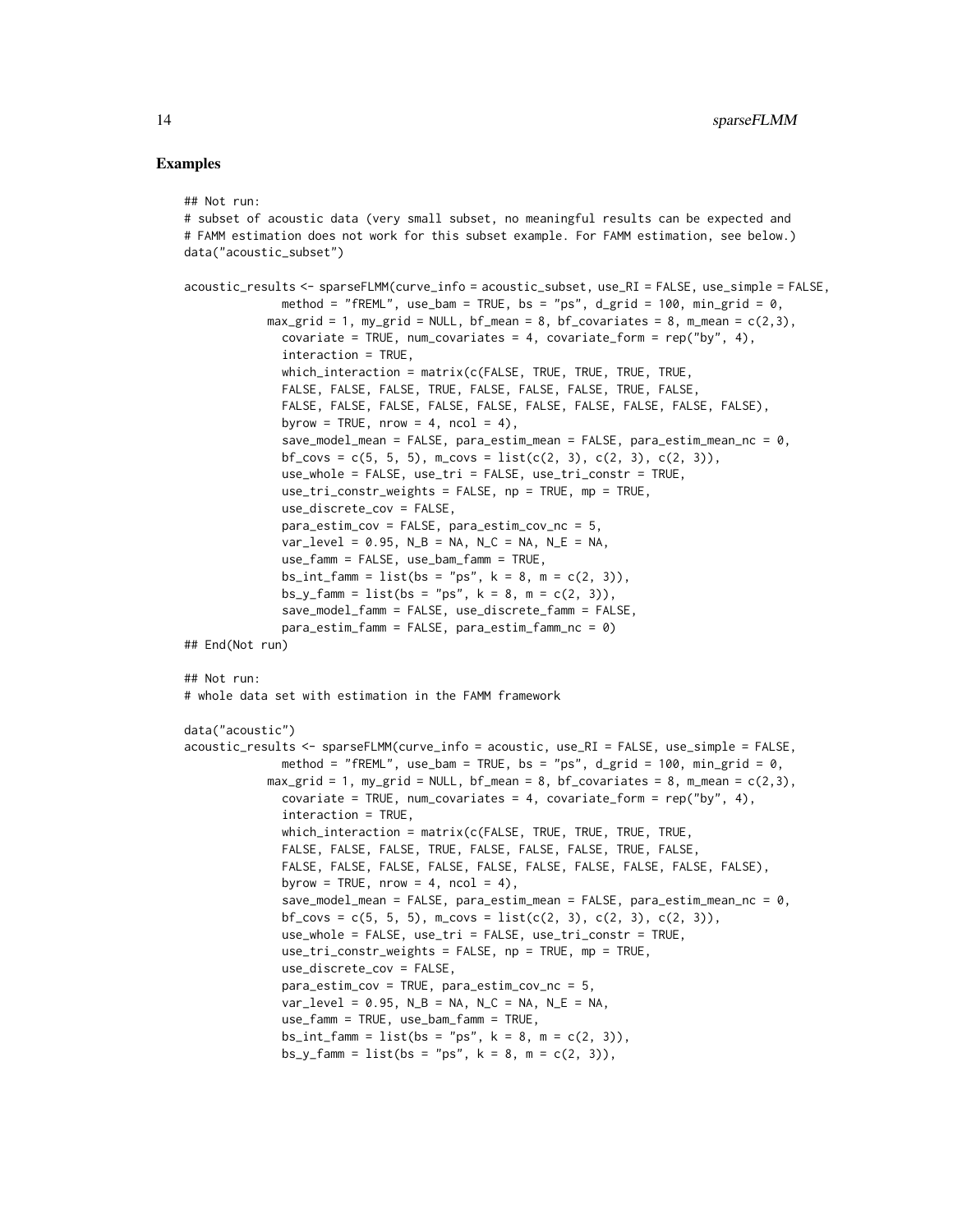#### sparseFLMM 15

```
save_model_famm = FALSE, use_discrete_famm = FALSE,
             para_estim_famm = TRUE, para_estim_famm_nc = 5)
## End(Not run)
```